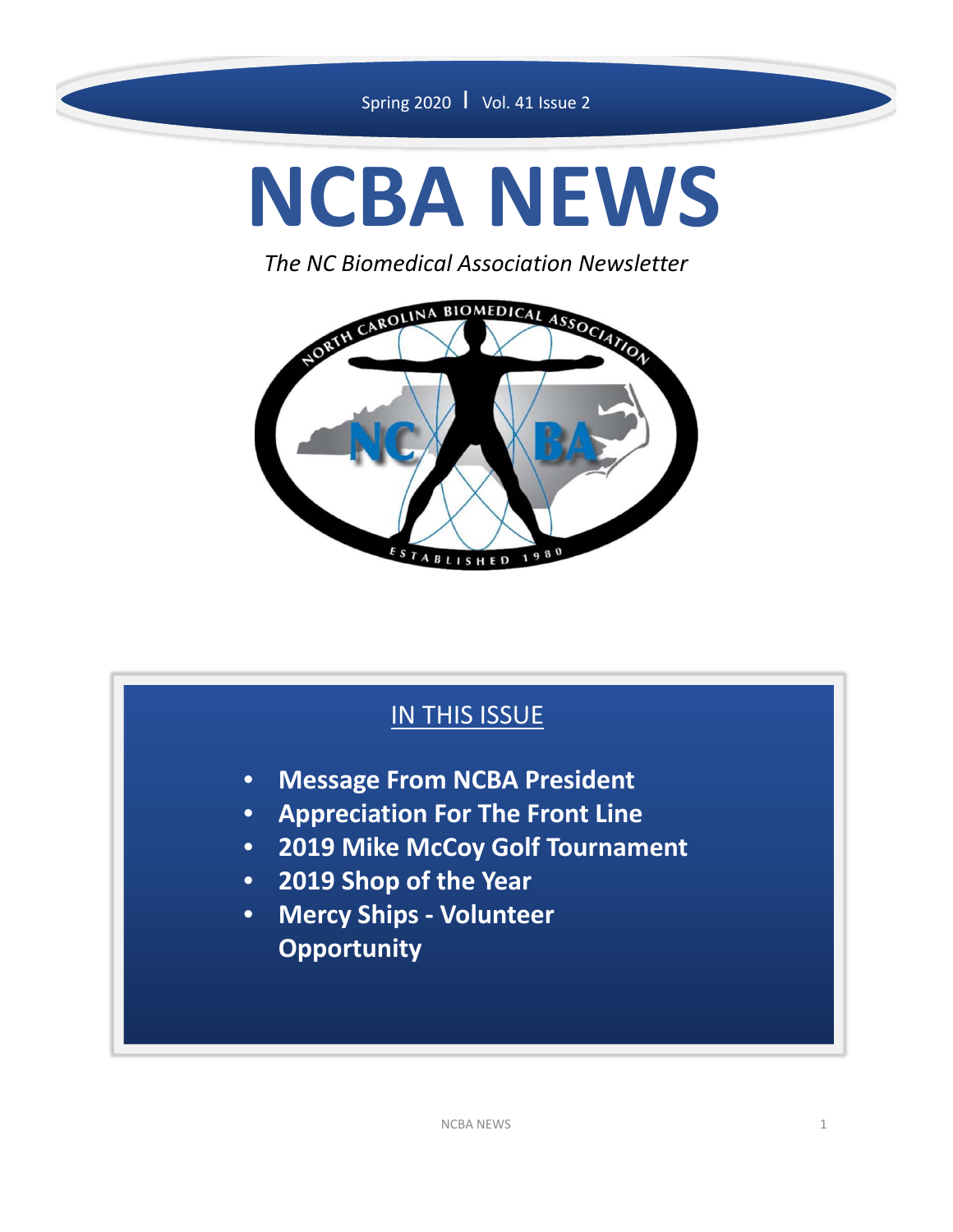#### **GREETINGS** *by Brian Lefler, NCBA President*



#### 4/12/2020

Happy Easter! I hope everyone is safe and healthy and enjoying the spring renewal season as best they can. Without a doubt, Covid‐19 has brought unprecedented times not only for our nation, but for our industry. Hospitals and healthcare providers are facing challenges not seen at anytime in our careers. In all the instances I have seen, our state has performed very well. There are HTM teams all around North Carolina and this country giving their very best to support the caregivers in their communities. They need our best, and HTM can be counted on to deliver!

The NCBA has always strived to provide educational opportunities for our members. Unfortunately, with Covid‐19, the CompTIA Network+ Certification Review class being planned for this Spring has been cancelled.

Based on your feedback, this was to be a companion class to last year's CompTIA A+ Certification Review. Jeff Hogan has indicated he will maintain his instructor contacts and look at revisiting in the fall. If this class was something you were interested in, please send him a note at vp@ncbiomedassoc.com.

The Board of Directors has continued to work on preparations for the 42<sup>nd</sup> Annual Symposium this August in Pinehurst. Jeff Hogan and the educational track chairs have put together another outstanding lineup of classes. As of this time, the event is still on schedule, but we're also very aware of the current circumstances. We have been meeting weekly via conference call and have had regular contact with the hotel. We'll make a decision on how we plan to move forward as soon as we're able. If you have any thoughts on this feel free to reach out to me directly at pres@ncbiomedassoc.com. I'd love to hear from you.

Please do everything you can to stay safe! Look out for each other. We'll get through this, but we will all be affected by this crisis in some way. Thank you for what you are doing for your customers and our communities. I hope to see each one of you in August.

Best,

Brian Lefler, CHTM, CBET

President, NC Biomedical Association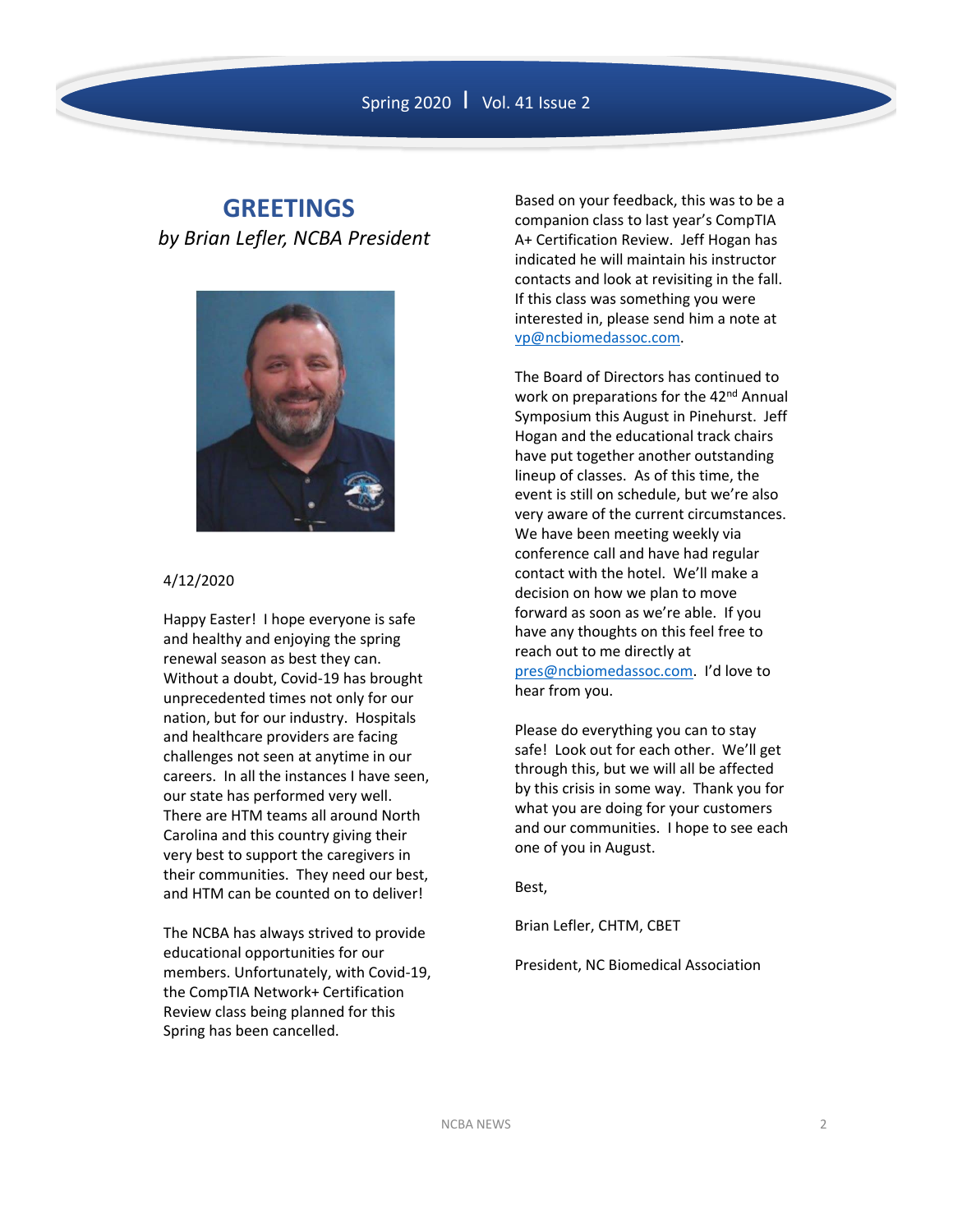#### Spring 2020 | Vol. 41 Issue 2

## **THE FRONT LINE HEROS**

I'm sure none of us ever dreamed when we entered the Clinical Engineering/Biomedical field that we would be supporting devices during a worldwide pandemic. I know each of us have experienced a whole different level of stress; every call we respond to, every piece of equipment we touch, is treated like there is a "red" sign on the door. I know with confidence, each of you are/have stepped up to the call and performed your duties as if "it's just part of your job". If you haven't been told by your customers yet, we want you to know that your efforts to press forward and carry out your daily task have not gone unnoticed. You are a HERO, whether you realize it or not, because our patients are safe.

Sincerely, Board of Directors



NCBA NEWS 3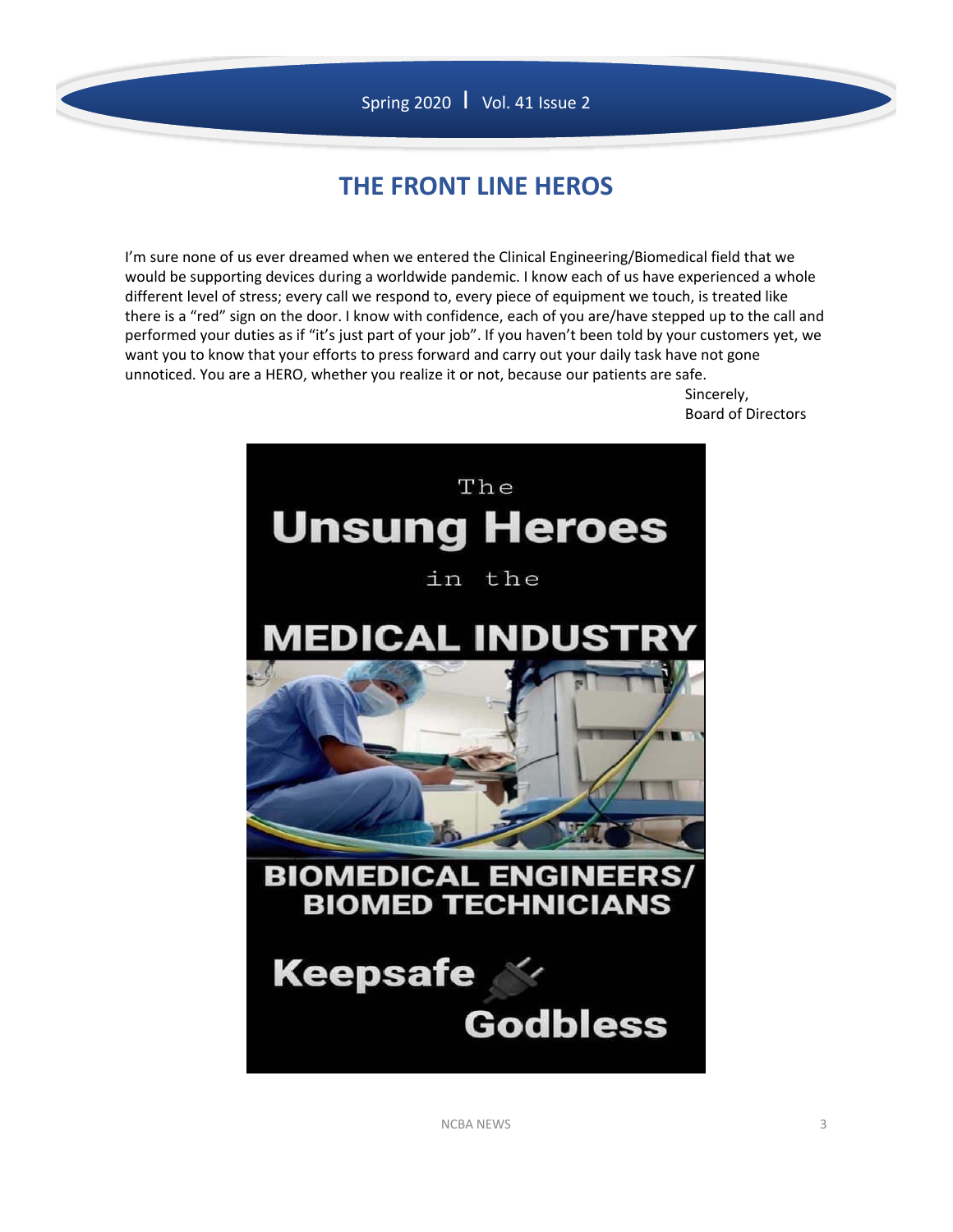#### **2019 Mike McCoy Golf Tournament**



After another great Mike McCoy Golf Tournament at one of Pinehurst's famed coursed, I would like to thank all participants and sponsors for their support. It truly was a successful day thanks to the overwhelming turnout, the great course conditions and little help from mother nature. Congratulations is in order to the Avante Health Solutions team of Doug Adams, James Hawse, Jeff Hogan and David Wilson for bringing home the Mike McCoy Trophy for 2019.

Mike McCoy was a man who shared his work and personal lifetime with a lot of people. As most of his coworkers he spent many hours working in the Biomedical Engineer career area. He was truly a gentleman, full of wisdom, love of his family and very proud of the work he accomplished in this healthcare arena. Many of us knew him personally and can say that we were fortunate to have worked alongside of such great wisdom. Mike truly loved to see others succeed and accomplish their individual goals in the biomedical field. He loved the NCBA because it was there, he could share knowledge,

improve other professional skill sets and personal development relationship to impact them outside of the work environment.

Mike loved to golf… I mean he "LOVED TO GOLF", because it always challenged him to be aware of the ever‐changing environment that he was passing thru. From the moment he would find out he was going to have the opportunity to play at a certain course he started to assemble a plan to challenge himself and others that would be playing with him. Things like, "Have you seen the golf course layout", or "Did you know that there was water hazards on 15 of the 18 holes". From the moment he woke that morning (which was sometime around 2‐3 in the morning "Milkman Time") he was ready to play. Early for the task, focused and well prepared for what was to come that day.

Many of us will go through life as Mike McCoy did, excited, having a plan, focused on achieving a goal, accomplishing many things that has been set before us! I would only say that our association, its members, sponsors and vendors continue that example that Mike shared with us.

We look forward to another successful tournament at the 42<sup>nd</sup> Annual NCBA. Please remember to get signed up as quickly as possible for this event. We are only allowed a specific number of players by Pinehurst and the tournament is always a sellout. If anyone has any questions, please feel free to reach out to me at golf@ncbiomedassoc.com.

Aaron Watts NCBA Golf Coordinator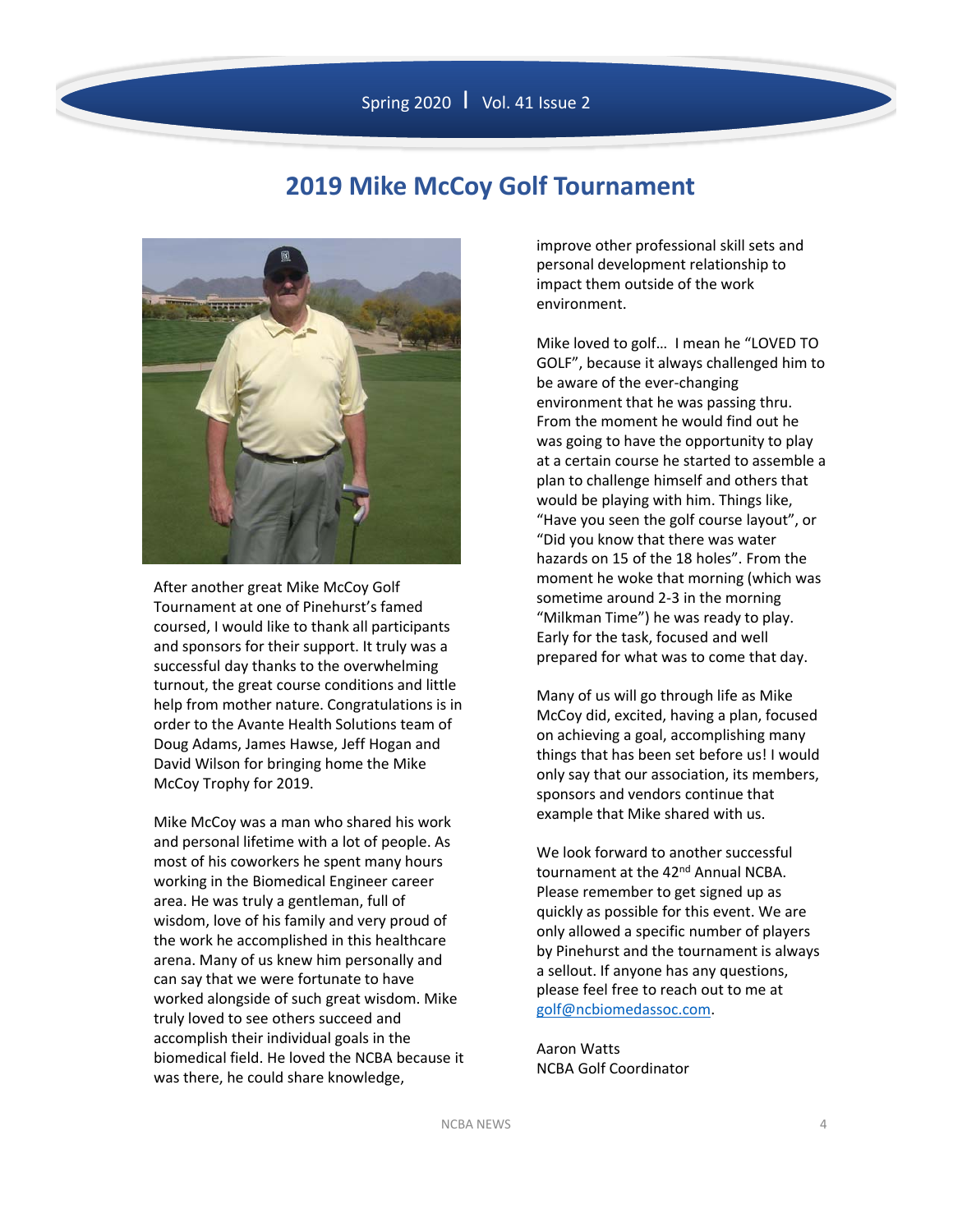

#### **2019 Shop of the Year ‐ FMC**



#### **BIOMED**

James Thompson, Victor Moore, Jeremiah White, Dylan Dula, Nancy Little, Moe Houston, Justin Smith, Dave Taylor, Marilyn Hines, Joe Hamm, and Hanh Tang **RADIOLOGY** Randy Childress, Dalton Love, Dwight Gammons, Ricky Wilson *Director* – Michael Bargesser *Biomed Manager* – Todd Rumple *Radiology Manager* – Jeff Hogan

This past year at our 42<sup>nd</sup> Annual NCBA Symposium, Forsyth Medical Center won the coveted Kevin Scoggin / Shop of the Year Award. This award was created to serve as a special recognition to the memory of one of our Honorary Members, Kevin Scoggin. Kevin felt that the technicians were the most important part of the business and those were the folks that he fought for the most. Forsyth has shown that their technicians are a wonderfully blended work family. They depend on each other, learn from each other, and enjoy spending time with one another. Older technicians helping newer technicians, newer techs helping older techs….helping each other help the hospital was the theme I heard from everyone.

On Thursday, Feburary 20<sup>th</sup> a couple of Board members (Jeff Hogan and Clint McCoy) traveled to Forsyth Medical Center to further honor this NCBA shop of the year lunch. In true Kevin Scoggin / NCBA form, we found the best BBQ in the area. Thanks Camel City BBQ! The food was truly delicious and the entire FMC staff was grateful and very appreciative. Once again, Congratulations Forsyth Medical

Center! Thank you Team Forsyth Medical Center







NCBA NEWS 5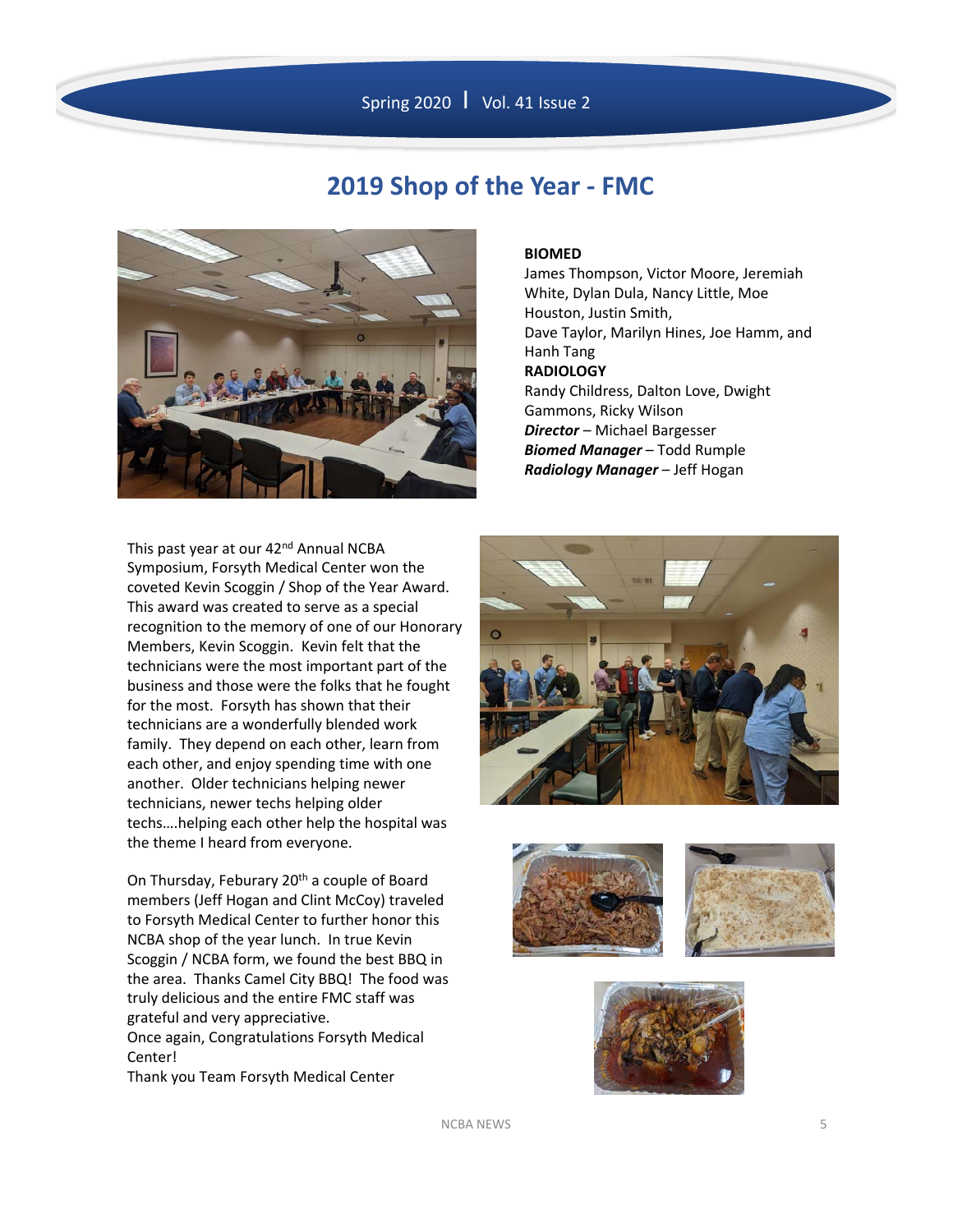

### **Volunteer Opportunity**



Globally, it's estimated that over 25% of the global disease burden could be addressed with access to safe, affordable surgical care – that's five *billion* people. Seeking to meet the needs of the people behind these staggering statistics is at the heart of the **Mercy Ships** mission ‐ to bring *hope* and *healing* to the world's forgotten poor.

Mercy Ships is a faith‐based international development charity that deploys state‐of‐the‐ art hospital ships in sub‐Saharan Africa. These ships, and their crew of volunteers, deliver free, vital surgical care to people in desperate need while providing volunteers with the opportunity to use their professional skills to help transform lives.

The *Africa Mercy* is currently the largest civilian hospital ship in the world. Crewed by over 400 volunteers from more than 50 nations, this vessel is able to provide lifesaving surgical care, *free of charge*.

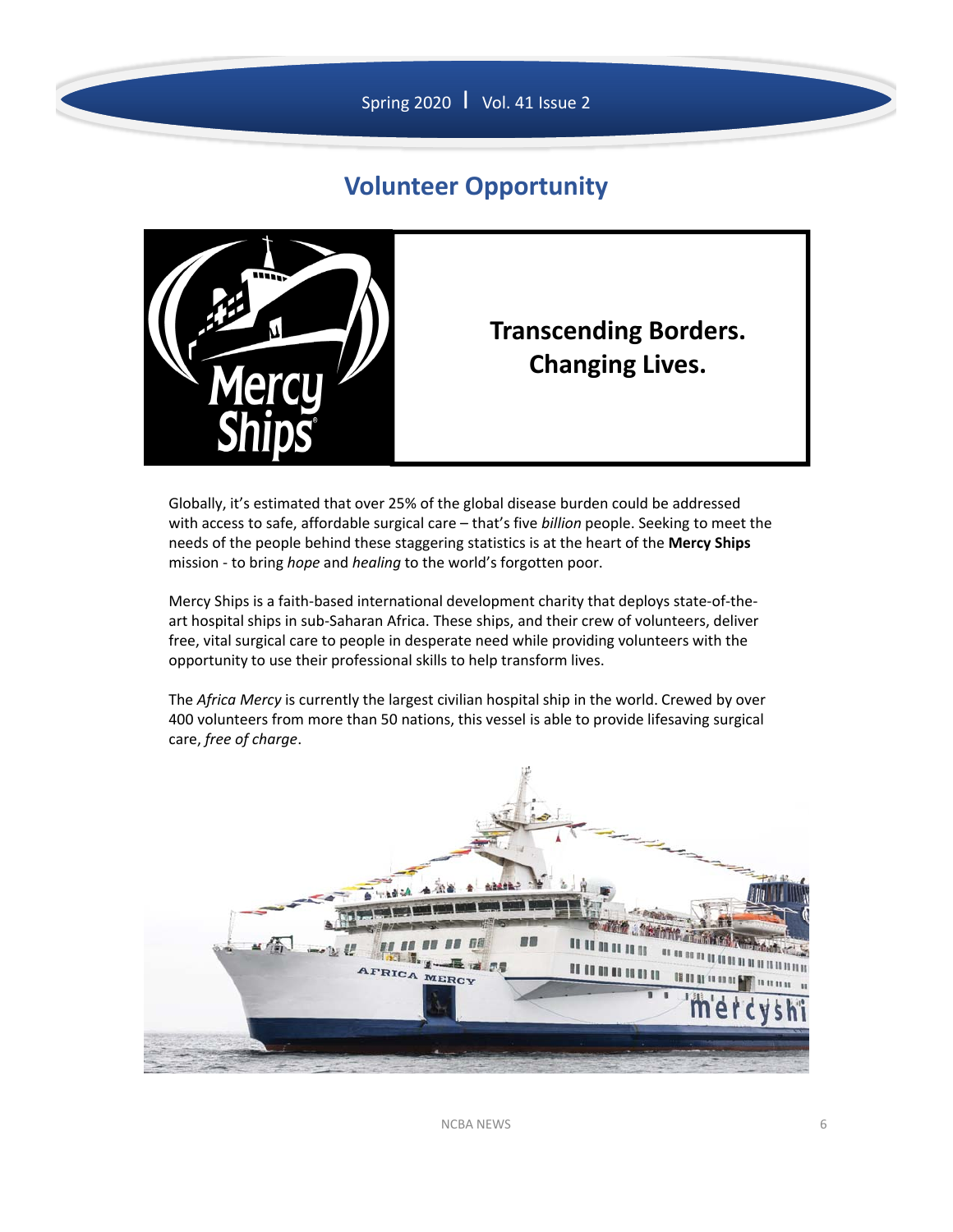## **Volunteer Opportunity – Cont.**

Serving in support of our onboard hospital are our team of volunteer **Biomedical Technicians**, ensuring all of our surgical and diagnostic equipment is working to a professional standard. This team also trains local biomedical technicians to support their local healthcare systems, long after Mercy Ships leaves port.

The daily nitty-gritty of this role includes overseeing the management of medical devices, including arranging for scheduled maintenance, calibration, and repair of equipment. The types of equipment onboard include: anesthetic systems, ventilators, CR X-ray, CT, ultrasound imaging, OR and Ward equipment, YAG lasers and ophthalmic devices, autoclaves, oil‐free compressors, dental suites, and generators up to 35KVA. Living and volunteering onboard the *Africa Mercy* provides volunteers with an appreciation for community and the joy of helping others. Learn more below from our Senior Biomedical Technician, Guido Kortleven from the Netherlands!



*"Mercy Ships was a perfect fit for me. I wanted to share my God-given talents with people who needed it the most, and this felt like the best place for me to do this. I previously worked in a hospital as a Biomedical Technician, and as far as I know, there are no other NGOs that offer the opportunity to do this kind of work."* 

**- Guido Kortleven (NL), Senior Biomedical Technician**

#### *(Also: husband and father!)*

The preferred minimum time commitment for this role is six months, and we recommend all interested technicians submit an application at least six months before their target service date. For more information on how you can use your experience as a Biomedical Technician to help bring hope and healing in sub-Saharan Africa, visit mercyships.org/volunteer or contact us directly at med.recruiter.ioc@mercyships.org.

Join us and together, we can bring hope and healing.